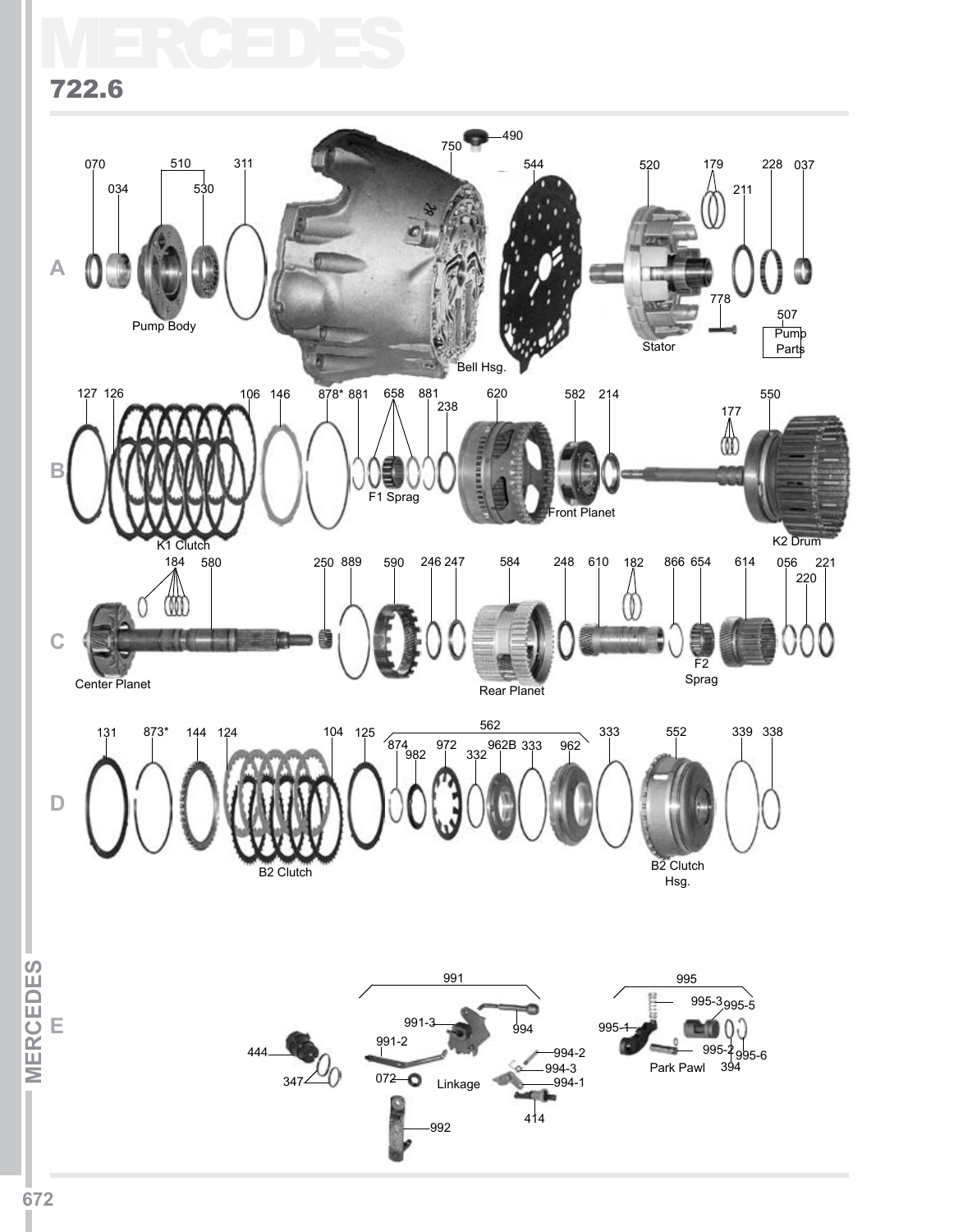



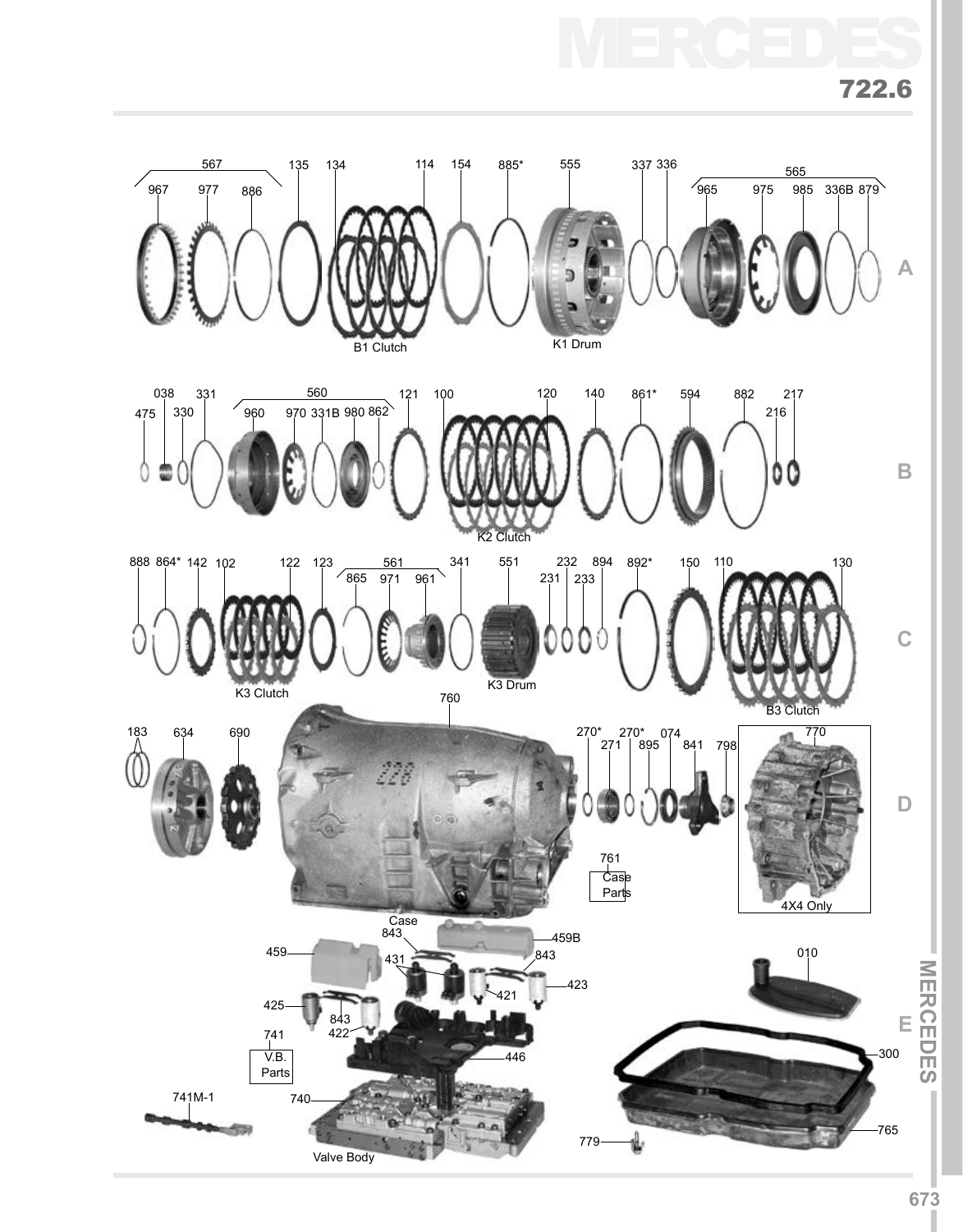### 722.6

| 722.6 |            |                             |                     |
|-------|------------|-----------------------------|---------------------|
|       | ILL# Part# |                             | QTY<br>REF#         |
|       |            | <b>OVERHAUL KITS</b>        |                     |
|       |            |                             |                     |
|       |            |                             |                     |
|       |            | <b>MASTER L/STEEL KITS</b>  |                     |
|       |            |                             |                     |
|       |            |                             |                     |
|       |            |                             |                     |
|       |            |                             |                     |
|       |            |                             |                     |
|       |            | <b>MASTER W/STEELS KITS</b> |                     |
|       |            |                             |                     |
|       |            |                             |                     |
|       |            |                             |                     |
|       |            |                             |                     |
|       |            |                             |                     |
|       |            |                             |                     |
|       |            | <b>FILTERS</b>              |                     |
|       |            |                             |                     |
|       |            | <b>BUSHINGS</b>             |                     |
|       |            |                             |                     |
|       |            |                             |                     |
|       |            |                             |                     |
|       |            |                             |                     |
|       |            |                             |                     |
|       |            |                             |                     |
|       |            |                             |                     |
|       |            |                             |                     |
|       |            |                             |                     |
|       |            |                             |                     |
|       |            | <b>METAL CLAD SEALS</b>     |                     |
| 070.  | 68161      | Seal, 722.6 Front 1996-Up   | 010-997-4747<br>. 1 |
|       |            |                             |                     |
|       |            |                             |                     |
|       |            |                             |                     |
|       |            | <b>FRICTIONS</b>            |                     |
|       |            |                             |                     |
|       |            |                             |                     |
|       |            |                             |                     |
|       |            |                             |                     |
|       |            |                             |                     |
|       |            |                             |                     |
|       |            |                             |                     |
|       |            |                             |                     |
|       |            |                             |                     |
|       |            |                             |                     |
|       |            |                             |                     |
|       |            |                             |                     |
|       |            |                             |                     |
|       |            |                             |                     |
|       |            |                             |                     |
|       |            |                             |                     |
|       |            | <b>STEELS</b>               |                     |
|       |            |                             |                     |
|       |            |                             |                     |
|       |            |                             |                     |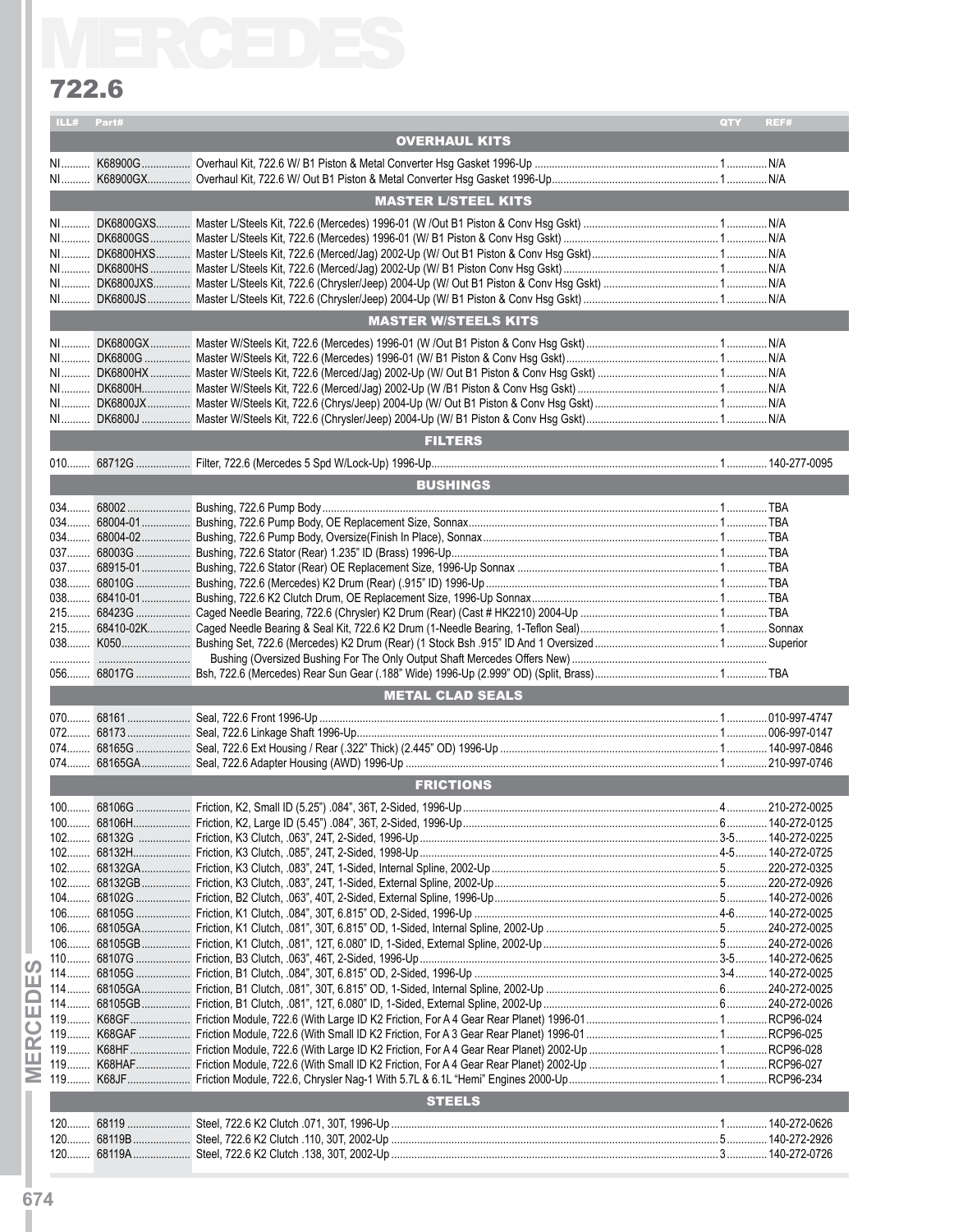# MERCEDES 722.6

| ILL# Part# |            |                               | QTY | REF# |  |  |  |  |
|------------|------------|-------------------------------|-----|------|--|--|--|--|
|            |            |                               |     |      |  |  |  |  |
|            | 121 68137C |                               |     |      |  |  |  |  |
|            |            |                               |     |      |  |  |  |  |
|            |            |                               |     |      |  |  |  |  |
|            |            |                               |     |      |  |  |  |  |
|            |            |                               |     |      |  |  |  |  |
|            |            |                               |     |      |  |  |  |  |
|            |            |                               |     |      |  |  |  |  |
|            |            |                               |     |      |  |  |  |  |
|            |            |                               |     |      |  |  |  |  |
|            |            |                               |     |      |  |  |  |  |
|            |            |                               |     |      |  |  |  |  |
|            |            |                               |     |      |  |  |  |  |
|            |            |                               |     |      |  |  |  |  |
|            |            |                               |     |      |  |  |  |  |
|            |            |                               |     |      |  |  |  |  |
|            |            |                               |     |      |  |  |  |  |
|            |            |                               |     |      |  |  |  |  |
|            |            |                               |     |      |  |  |  |  |
|            |            |                               |     |      |  |  |  |  |
|            |            |                               |     |      |  |  |  |  |
|            |            |                               |     |      |  |  |  |  |
|            |            |                               |     |      |  |  |  |  |
|            |            |                               |     |      |  |  |  |  |
|            |            |                               |     |      |  |  |  |  |
|            |            | <b>PRESSURE PLATES</b>        |     |      |  |  |  |  |
|            |            |                               |     |      |  |  |  |  |
|            |            |                               |     |      |  |  |  |  |
|            |            |                               |     |      |  |  |  |  |
|            |            |                               |     |      |  |  |  |  |
|            |            |                               |     |      |  |  |  |  |
|            |            |                               |     |      |  |  |  |  |
|            |            |                               |     |      |  |  |  |  |
|            |            | <b>VALVE BODY KITS</b>        |     |      |  |  |  |  |
| $165$      |            |                               |     |      |  |  |  |  |
|            |            | <b>SEALING RINGS</b>          |     |      |  |  |  |  |
|            |            |                               |     |      |  |  |  |  |
|            |            |                               |     |      |  |  |  |  |
|            |            |                               |     |      |  |  |  |  |
| $177$      |            |                               |     |      |  |  |  |  |
|            |            |                               |     |      |  |  |  |  |
|            |            |                               |     |      |  |  |  |  |
|            |            |                               |     |      |  |  |  |  |
|            |            | <b>WASHERS &amp; BEARINGS</b> |     |      |  |  |  |  |
|            |            |                               |     |      |  |  |  |  |
|            |            |                               |     |      |  |  |  |  |
|            |            |                               |     |      |  |  |  |  |
|            |            |                               |     |      |  |  |  |  |
|            |            |                               |     |      |  |  |  |  |
|            |            |                               |     |      |  |  |  |  |
|            |            |                               |     |      |  |  |  |  |
|            |            |                               |     |      |  |  |  |  |
|            |            |                               |     |      |  |  |  |  |
|            |            |                               |     |      |  |  |  |  |
|            |            |                               |     |      |  |  |  |  |
|            |            |                               |     |      |  |  |  |  |
|            |            |                               |     |      |  |  |  |  |
|            |            |                               |     |      |  |  |  |  |
|            |            |                               |     |      |  |  |  |  |
|            |            |                               |     |      |  |  |  |  |
|            |            |                               |     |      |  |  |  |  |
|            |            |                               |     |      |  |  |  |  |
|            |            |                               |     |      |  |  |  |  |
|            |            |                               |     |      |  |  |  |  |
|            |            |                               |     |      |  |  |  |  |
|            |            |                               |     |      |  |  |  |  |
|            |            |                               |     |      |  |  |  |  |
|            |            |                               |     |      |  |  |  |  |
|            |            |                               |     |      |  |  |  |  |

ī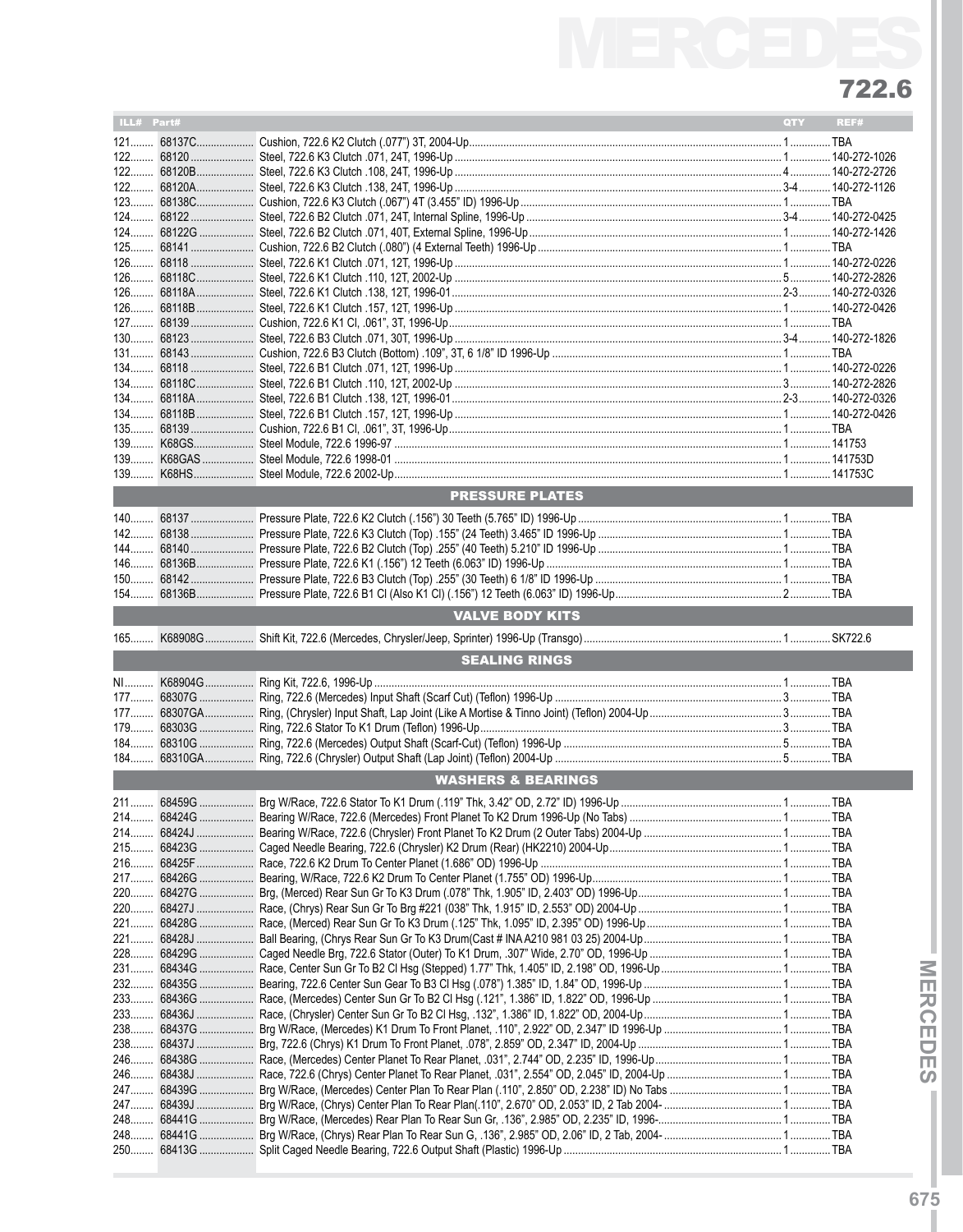### 722.6

|      | 722.6 |                                         |     |      |
|------|-------|-----------------------------------------|-----|------|
| ILL# | Part# |                                         | QTY | REF# |
|      |       |                                         |     |      |
|      |       | <b>GASKETS &amp; RUBBER COMPONENTS</b>  |     |      |
|      |       |                                         |     |      |
|      |       |                                         |     |      |
|      |       |                                         |     |      |
|      |       |                                         |     |      |
|      |       |                                         |     |      |
|      |       |                                         |     |      |
|      |       |                                         |     |      |
|      |       |                                         |     |      |
|      |       | <b>TECHNICAL MANUALS</b>                |     |      |
|      |       |                                         |     |      |
|      |       | ELECTRICAL COMPONENTS                   |     |      |
|      |       |                                         |     |      |
|      |       |                                         |     |      |
|      |       |                                         |     |      |
|      |       |                                         |     |      |
|      |       |                                         |     |      |
|      |       |                                         |     |      |
|      |       |                                         |     |      |
|      |       |                                         |     |      |
|      |       |                                         |     |      |
|      |       | <b>MISCELLANEOUS COMPONENTS</b>         |     |      |
|      |       |                                         |     |      |
|      |       |                                         |     |      |
|      |       |                                         |     |      |
|      |       | <b>PUMPS &amp; PUMP COMPONENTS</b>      |     |      |
|      |       |                                         |     |      |
|      |       |                                         |     |      |
|      |       |                                         |     |      |
|      |       |                                         |     |      |
|      |       |                                         |     |      |
|      |       |                                         |     |      |
|      |       |                                         |     |      |
|      |       |                                         |     |      |
|      |       |                                         |     |      |
|      |       | <b>DRUMS</b>                            |     |      |
|      |       |                                         |     |      |
|      |       |                                         |     |      |
|      |       |                                         |     |      |
|      |       |                                         |     |      |
|      |       |                                         |     |      |
|      |       |                                         |     |      |
|      |       |                                         |     |      |
|      |       |                                         |     |      |
|      |       |                                         |     |      |
|      |       |                                         |     |      |
|      |       |                                         |     |      |
|      |       |                                         |     |      |
|      |       |                                         |     |      |
|      |       |                                         |     |      |
|      |       |                                         |     |      |
|      |       |                                         |     |      |
|      |       |                                         |     |      |
|      |       | PLANETS, RING GEARS, SUN GEARS & SHELLS |     |      |
|      |       |                                         |     |      |
|      |       |                                         |     |      |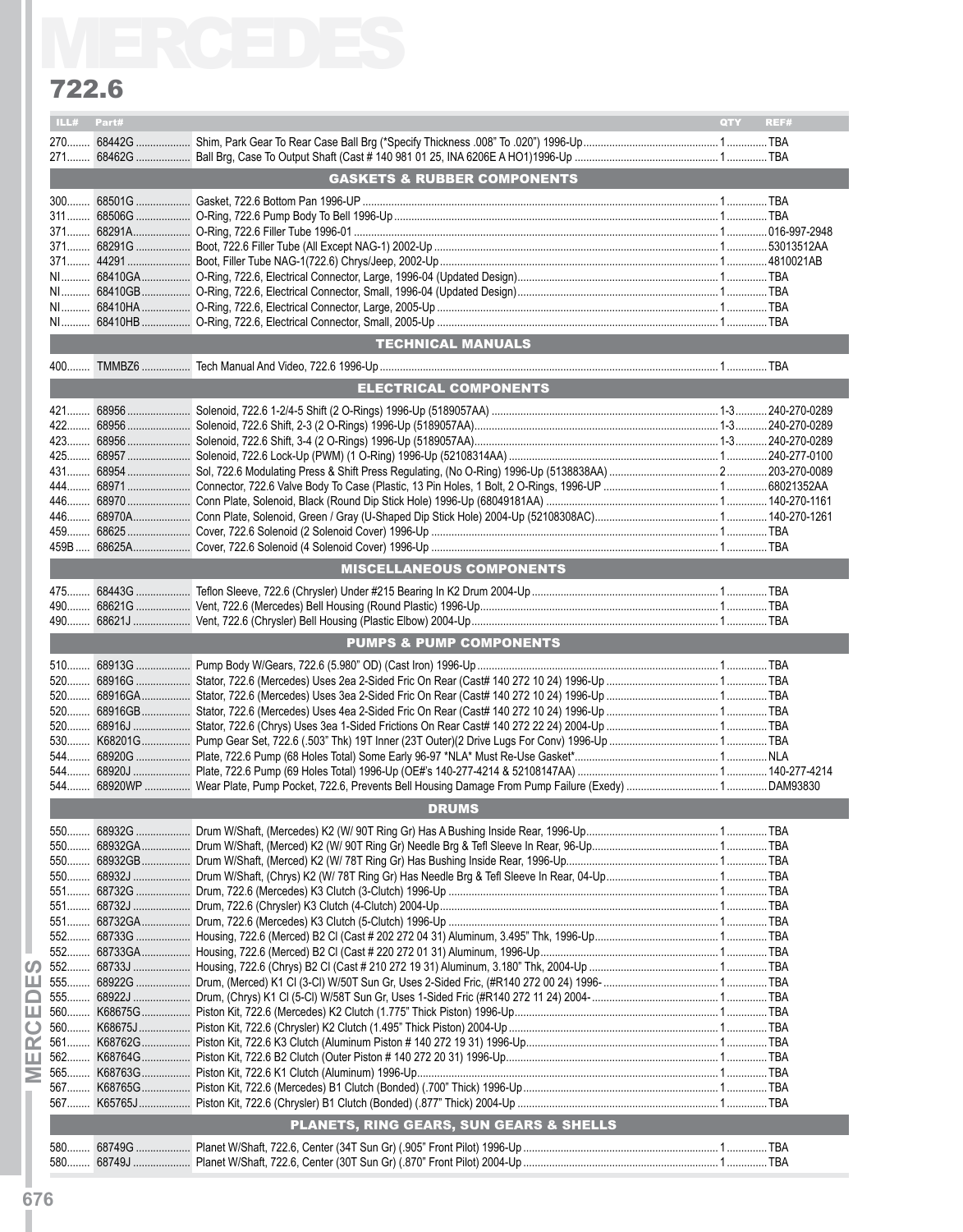# MERCEDES 722.6

| ILL# Part# |             |                                      | QTY | REF# |
|------------|-------------|--------------------------------------|-----|------|
|            |             |                                      |     |      |
|            |             |                                      |     |      |
|            |             |                                      |     |      |
|            | 582 68924J  |                                      |     |      |
|            |             |                                      |     |      |
|            |             |                                      |     |      |
|            |             |                                      |     |      |
|            |             |                                      |     |      |
|            |             |                                      |     |      |
|            |             |                                      |     |      |
|            |             |                                      |     |      |
|            |             |                                      |     |      |
|            |             |                                      |     |      |
|            |             |                                      |     |      |
|            |             |                                      |     |      |
|            |             |                                      |     |      |
|            |             |                                      |     |      |
|            |             |                                      |     |      |
|            |             |                                      |     |      |
|            |             |                                      |     |      |
|            |             |                                      |     |      |
|            |             |                                      |     |      |
|            |             |                                      |     |      |
|            | 590  68759J |                                      |     |      |
|            |             |                                      |     |      |
|            |             |                                      |     |      |
|            |             |                                      |     |      |
|            |             |                                      |     |      |
|            |             |                                      |     |      |
|            |             |                                      |     |      |
|            |             |                                      |     |      |
|            |             |                                      |     |      |
|            |             |                                      |     |      |
|            |             |                                      |     |      |
|            |             |                                      |     |      |
|            |             |                                      |     |      |
|            |             |                                      |     |      |
|            |             |                                      |     |      |
|            |             |                                      |     |      |
|            |             | <b>SPRAGS &amp; ONE WAY CLUTCHES</b> |     |      |
|            |             |                                      |     |      |
|            |             |                                      |     |      |
|            |             |                                      |     |      |
|            |             |                                      |     |      |
|            |             |                                      |     |      |
|            |             |                                      |     |      |
|            |             | <b>PARK GEARS</b>                    |     |      |
|            |             |                                      |     |      |
|            |             |                                      |     |      |
|            |             | <b>VALVE BODIES</b>                  |     |      |
|            |             |                                      |     |      |
|            |             |                                      |     |      |
|            |             | <b>VALVE BODY COMPONENTS</b>         |     |      |
|            |             |                                      |     |      |
|            |             |                                      |     |      |
|            |             | <b>HOUSINGS, CASES &amp; PANS</b>    |     |      |
|            |             |                                      |     |      |
|            |             |                                      |     |      |
|            | 750 68703GA |                                      |     |      |
|            |             |                                      |     |      |
|            |             |                                      |     |      |
|            |             |                                      |     |      |
|            | 760  68941G |                                      |     |      |
|            |             |                                      |     |      |
|            |             |                                      |     |      |
|            |             |                                      |     |      |
|            | 760 68941J  |                                      |     |      |
|            |             |                                      |     |      |
|            |             |                                      |     |      |

**MERCEDES IMERCEDESI**

Ì

**677**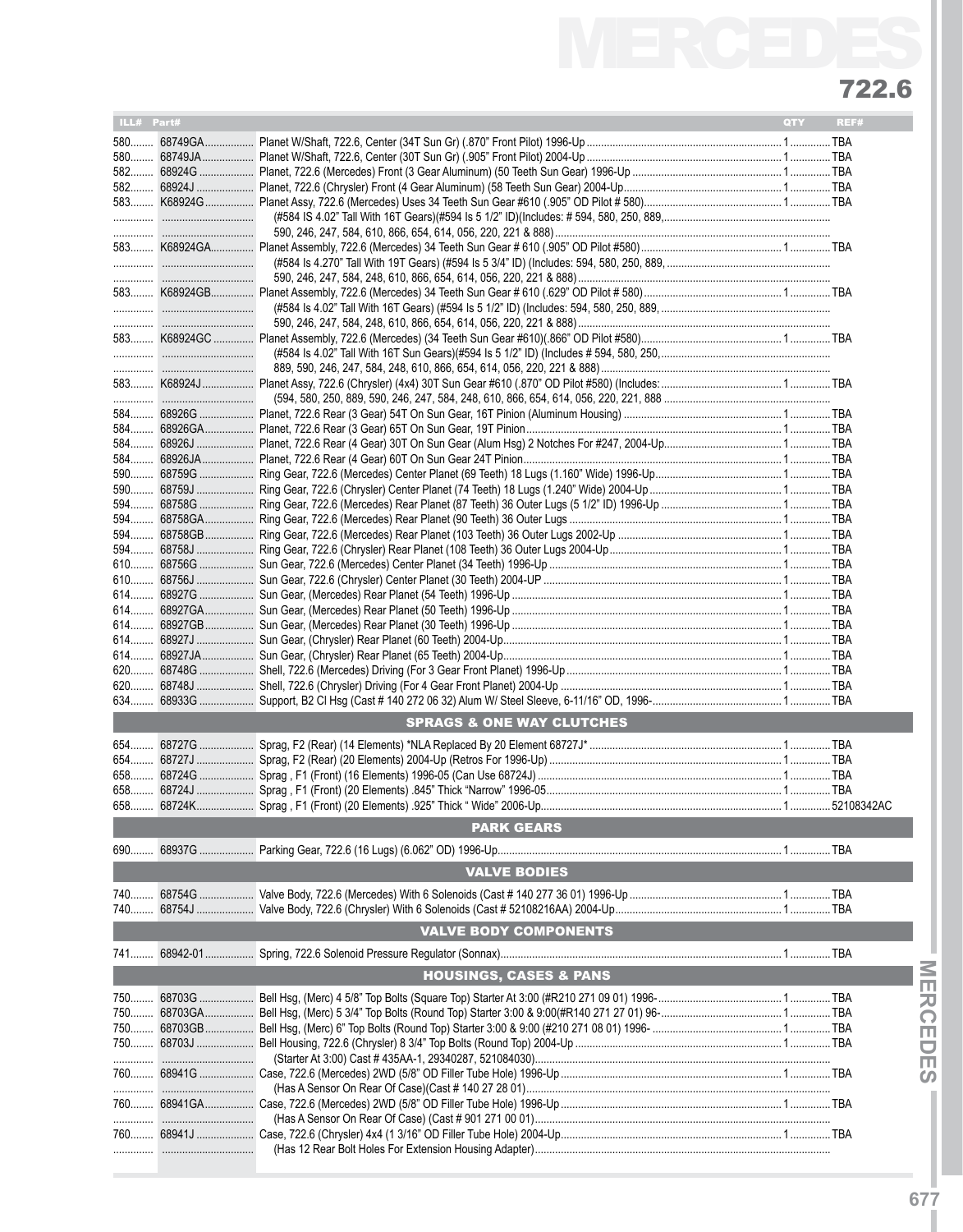### 722.6

|      | 722.6 |                                             |            |      |
|------|-------|---------------------------------------------|------------|------|
| ILL# | Part# |                                             | <b>OTY</b> | REF# |
|      |       |                                             |            |      |
|      |       |                                             |            |      |
|      |       |                                             |            |      |
|      |       |                                             |            |      |
|      |       |                                             |            |      |
|      |       |                                             |            |      |
|      |       |                                             |            |      |
|      |       |                                             |            |      |
|      |       | <b>SNAP RINGS</b>                           |            |      |
|      |       |                                             |            |      |
|      |       |                                             |            |      |
|      |       |                                             |            |      |
|      |       |                                             |            |      |
|      |       |                                             |            |      |
|      |       |                                             |            |      |
|      |       |                                             |            |      |
|      |       |                                             |            |      |
|      |       |                                             |            |      |
|      |       |                                             |            |      |
|      |       |                                             |            |      |
|      |       |                                             |            |      |
|      |       |                                             |            |      |
|      |       |                                             |            |      |
|      |       |                                             |            |      |
|      |       |                                             |            |      |
|      |       |                                             |            |      |
|      |       |                                             |            |      |
|      |       |                                             |            |      |
|      |       |                                             |            |      |
|      |       |                                             |            |      |
|      |       |                                             |            |      |
|      |       |                                             |            |      |
|      |       |                                             |            |      |
|      |       |                                             |            |      |
| 885  |       |                                             |            |      |
|      |       |                                             |            |      |
|      |       |                                             |            |      |
|      |       |                                             |            |      |
|      |       |                                             |            |      |
|      |       |                                             |            |      |
|      |       |                                             |            |      |
|      |       |                                             |            |      |
|      |       |                                             |            |      |
|      |       |                                             |            |      |
|      |       |                                             |            |      |
|      |       |                                             |            |      |
|      |       | PISTONS, SPRINGS, RETAINERS & MISCELLANEOUS |            |      |
|      |       |                                             |            |      |
|      |       |                                             |            |      |
|      |       |                                             |            |      |
|      |       |                                             |            |      |
|      |       |                                             |            |      |
|      |       |                                             |            |      |
|      |       |                                             |            |      |
|      |       |                                             |            |      |
|      |       |                                             |            |      |
|      |       |                                             |            |      |
|      |       |                                             |            |      |
|      |       |                                             |            |      |
|      |       |                                             |            |      |
|      |       |                                             |            |      |
|      |       |                                             |            |      |